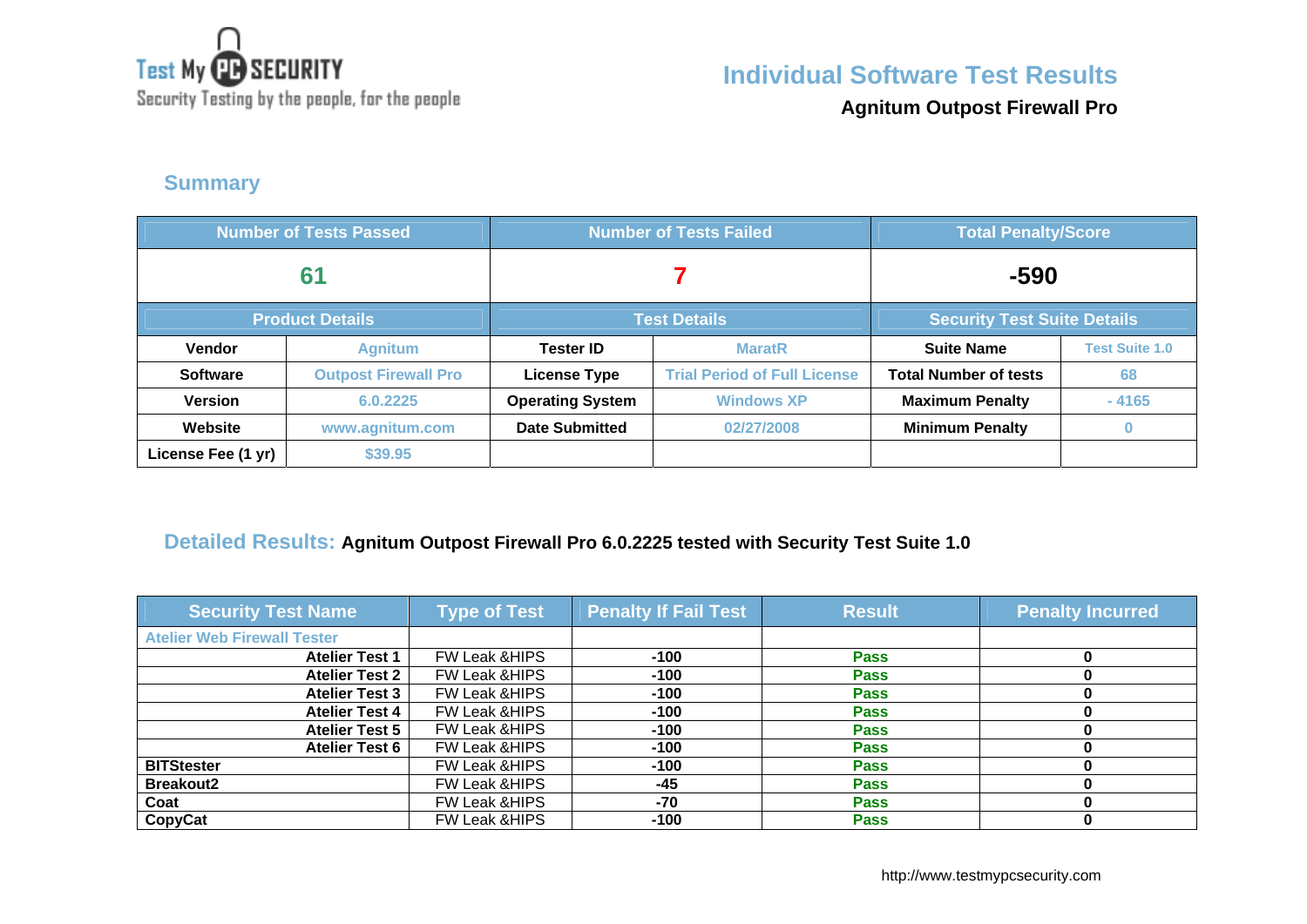

Security Testing by the people, for the people

# **Individual Software Test Results**

## **Agnitum Outpost Firewall Pro**

| <b>Security Test Name</b> | <b>Type of Test</b>      | <b>Penalty If Fail Test</b> | <b>Result</b> | <b>Penalty Incurred</b> |
|---------------------------|--------------------------|-----------------------------|---------------|-------------------------|
| <b>CPIL Suite</b>         |                          |                             |               |                         |
| Test 1                    | FW Leak &HIPS            | $-100$                      | <b>Pass</b>   | 0                       |
| Test <sub>2</sub>         | <b>FW Leak &amp;HIPS</b> | $-100$                      | <b>Pass</b>   | $\mathbf 0$             |
| Test 3                    | <b>FW Leak &amp;HIPS</b> | $-100$                      | <b>Pass</b>   | $\mathbf 0$             |
| <b>Comodo ICMP</b>        |                          |                             |               |                         |
| <b>ICMP Test 1</b>        | <b>FW Leak Only</b>      | $-100$                      | <b>Pass</b>   | 0                       |
| <b>ICMP Test 2</b>        | FW Leak Only             | $-100$                      | Fail          | $-100$                  |
| <b>DNStest</b>            | <b>FW Leak Only</b>      | $-45$                       | <b>Pass</b>   | 0                       |
| <b>DNStester</b>          | FW Leak Only             | $-45$                       | <b>Pass</b>   | $\mathbf 0$             |
| <b>Delete Volume</b>      | <b>HIPS Only</b>         | $-45$                       | Fail          | $-45$                   |
| <b>FireHole</b>           | FW Leak &HIPS            | $-100$                      | <b>Pass</b>   | $\mathbf{0}$            |
| <b>FPR</b>                |                          |                             |               |                         |
| and CPIL Test 1           | <b>FW Leak &amp;HIPS</b> | $-100$                      | <b>Pass</b>   | 0                       |
| and CPIL Test 2           | FW Leak & HIPS           | $-100$                      | <b>Pass</b>   | 0                       |
| and CPIL Test 3           | FW Leak &HIPS            | $-100$                      | <b>Pass</b>   | 0                       |
| and Wallbreaker Test 1    | FW Leak &HIPS            | $-25$                       | <b>Pass</b>   | 0                       |
| and Wallbreaker Test 2    | FW Leak &HIPS            | $-25$                       | <b>Pass</b>   | $\mathbf 0$             |
| and Wallbreaker Test 3    | FW Leak &HIPS            | $-25$                       | <b>Pass</b>   | $\mathbf 0$             |
| and Wallbreaker Test 4    | FW Leak &HIPS            | $-25$                       | <b>Pass</b>   | $\mathbf 0$             |
| and PCFlank               | <b>FW Leak &amp;HIPS</b> | $-100$                      | <b>Pass</b>   | $\mathbf 0$             |
| <b>Ghost</b>              | FW Leak &HIPS            | $-50$                       | <b>Pass</b>   | $\mathbf 0$             |
| Jumper                    | <b>FW Leak &amp;HIPS</b> | $-100$                      | <b>Pass</b>   | $\mathbf 0$             |
| <b>Keylogtest</b>         | <b>HIPS Only</b>         | $-100$                      | Fail          | $-100$                  |
| <b>KiLL</b>               | <b>HIPS Only</b>         | $-45$                       | Fail          | $-45$                   |
| LeakTest v 1.2            | FW Leak Only             | $-100$                      | <b>Pass</b>   | 0                       |
| Osfwbypass                | FW Leak &HIPS            | $-100$                      | <b>Pass</b>   | 0                       |
| <b>PCFlank</b>            | FW Leak & HIPS           | $-100$                      | <b>Pass</b>   | 0                       |
| Runner                    | <b>FW Leak &amp;HIPS</b> | $-100$                      | <b>Pass</b>   | 0                       |
| <b>Spycar Suite</b>       |                          |                             |               |                         |
| <b>HKCU Run.exe</b>       | <b>HIPS Only</b>         | $-10$                       | <b>Pass</b>   | 0                       |
| <b>HKCU RunOnce.exe</b>   | <b>HIPS Only</b>         | $-10$                       | <b>Pass</b>   | 0                       |
| <b>HKCU_RunOnceEx.exe</b> | <b>HIPS Only</b>         | $-10$                       | <b>Pass</b>   | $\mathbf 0$             |
| HKLM_Run.exe              | <b>HIPS Only</b>         | $-10$                       | <b>Pass</b>   | $\mathbf 0$             |
| <b>HKLM RunOnce.exe</b>   | <b>HIPS Only</b>         | $-10$                       | <b>Yes</b>    | 0                       |
| HKLM_RunOnceEx.exe        | <b>HIPS Only</b>         | $-10$                       | <b>Pass</b>   | $\mathbf 0$             |
| IE-HomepageLock.exe       | <b>HIPS Only</b>         | $-10$                       | <b>Pass</b>   | 0                       |
| IE-KillAdvancedTab.exe    | <b>HIPS Only</b>         | $-10$                       | <b>Pass</b>   | $\mathbf{0}$            |